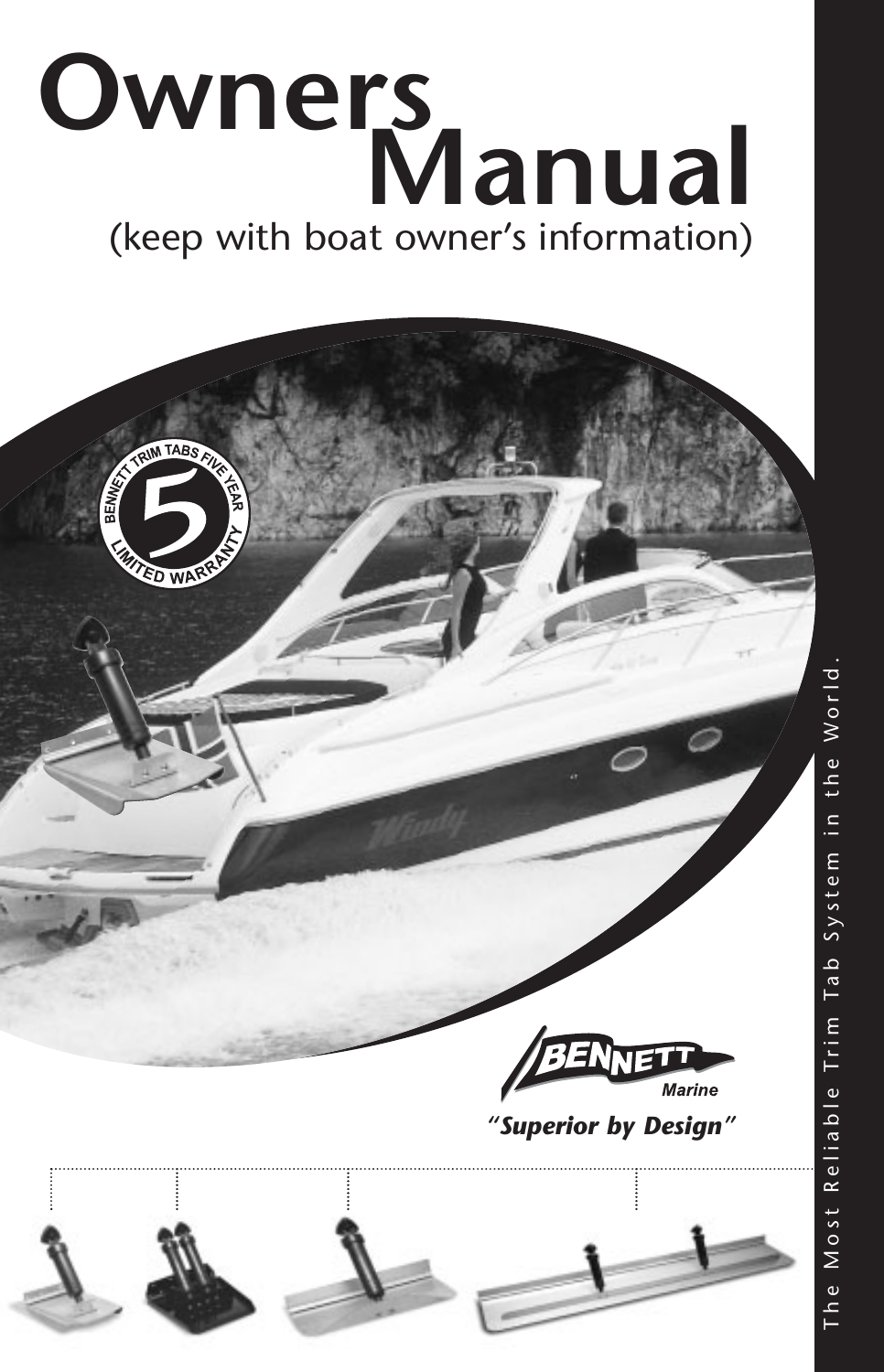# **Superior**by Design

**Congratulations,** you are the owner of the finest trim tabs available. Bennett Trim Tabs provide you with control never thought possible. Properly sized trim tabs get you up on plane quickly and correct listing at nearly any speed, regardless of weight distribution or sea conditions. These benefits add up to less drag on the hull, reduced engine stress, increased speed and decreased fuel consumption. If you have any questions not answered in this manual please feel free to contact us!

## **www.BennettTrimTabs.com**



Visit the Bennett Marine Web Site! It has a wealth of advice and information about owning & operating your trim tabs.















Installation Video – How Trim Tabs Work & How to Use Them – Bennett Trim Tab Accessories – Parts and Pricing – Trouble Shooting Guide – Rapid e-mail Response to Questions

# **How Trim Tabs Work**



Bennett Trim Tabs are attached to the bottom edge of the transom. When the helm control is pressed, the trim tabs move into position. Water-force on the trim tab surface creates upward pressure, raising the stern and lowering the bow. Properly sized Trim Tabs improve the performance of your boat in a much wider range of weight, weather and water conditions.

Bennett Trim Tabs operate the reverse of what you might think. The port trim tab lowers the starboard bow. Conversely, the starboard trim tab lowers the port bow. The control is wired so that all you have to do is press the control in the direction you want the bow to move. Don't worry about which trim tab is moving. The proper use of Bennett Trim Tabs becomes second nature after a short time.

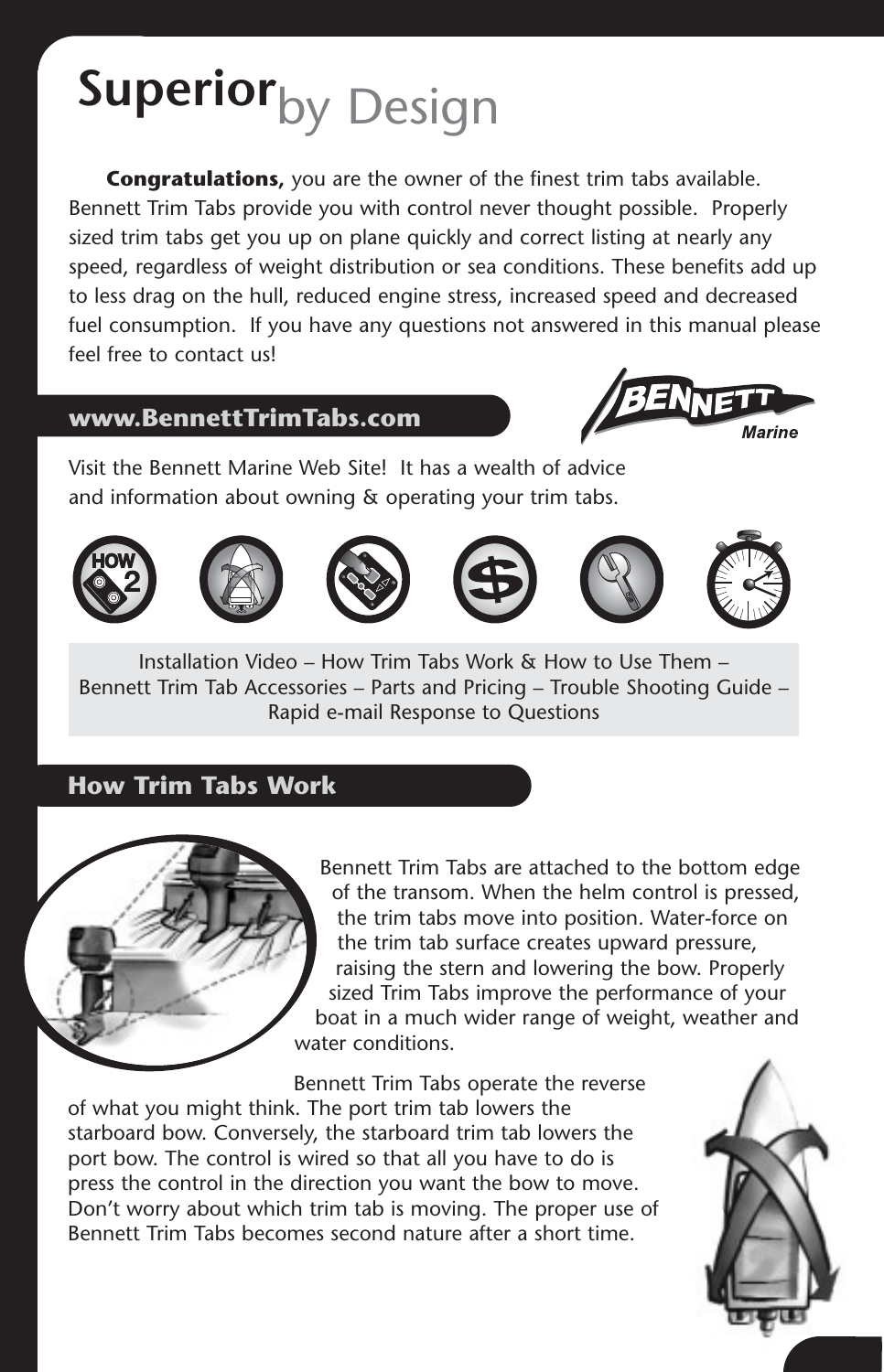# **How to Use**Your Trim Tabs



#### **GETTING AND STAYING TRIMMED**

Most boats "break over" (get on plane) at a particular speed. This speed is determined by weight distribution, water conditions, etc. Bennett Trim Tabs enable your boat to plane at speeds lower than natural planing speed. By pressing the control to the "Bow Down" position, your trim tabs move down. This will raise your stern and lower your bow, getting you up on plane faster and increasing your speed.

#### **YOUR BOAT'S OPTIMUM ATTITUDE**

A good way to find your boat's optimum attitude is to conduct this test. Get out and run it lightly loaded, at full speed on flat water. Notice the bow in relation to the horizon. This should be your boat's best running attitude. You can use your trim tabs to recreate this "perfect attitude" regardless of weight distribution, speed or water conditions.

#### **GETTING USED TO THE "FEEL" OF YOUR TABS**

When learning to use your tabs, begin by pressing the helm control in half second bursts for gradual trimming. A momentary delay occurs from the time you press the control to the time the boat reacts. This is normal, and varies with boat speed. Be careful not to over-trim your boat. An over-trimmed boat will "plow" or "bow-steer". If you over-trim the boat, simply press "Bow Up" and the bow of the boat will rise.

#### **TRIMMING FROM A BRIDGE OR TOWER**

When steering from a bridge or tower, a good trimming method is to watch the bow spray, stern wake, or the rooster tail. An untrimmed boat will produce more spray aft of the bow and it will produce a larger wake. When trimmed, the bow spray is farther forward, the wake is reduced, and the rooster tail is smaller and farther behind the boat. You'll also notice that the engine RPM will increase when the boat is properly trimmed.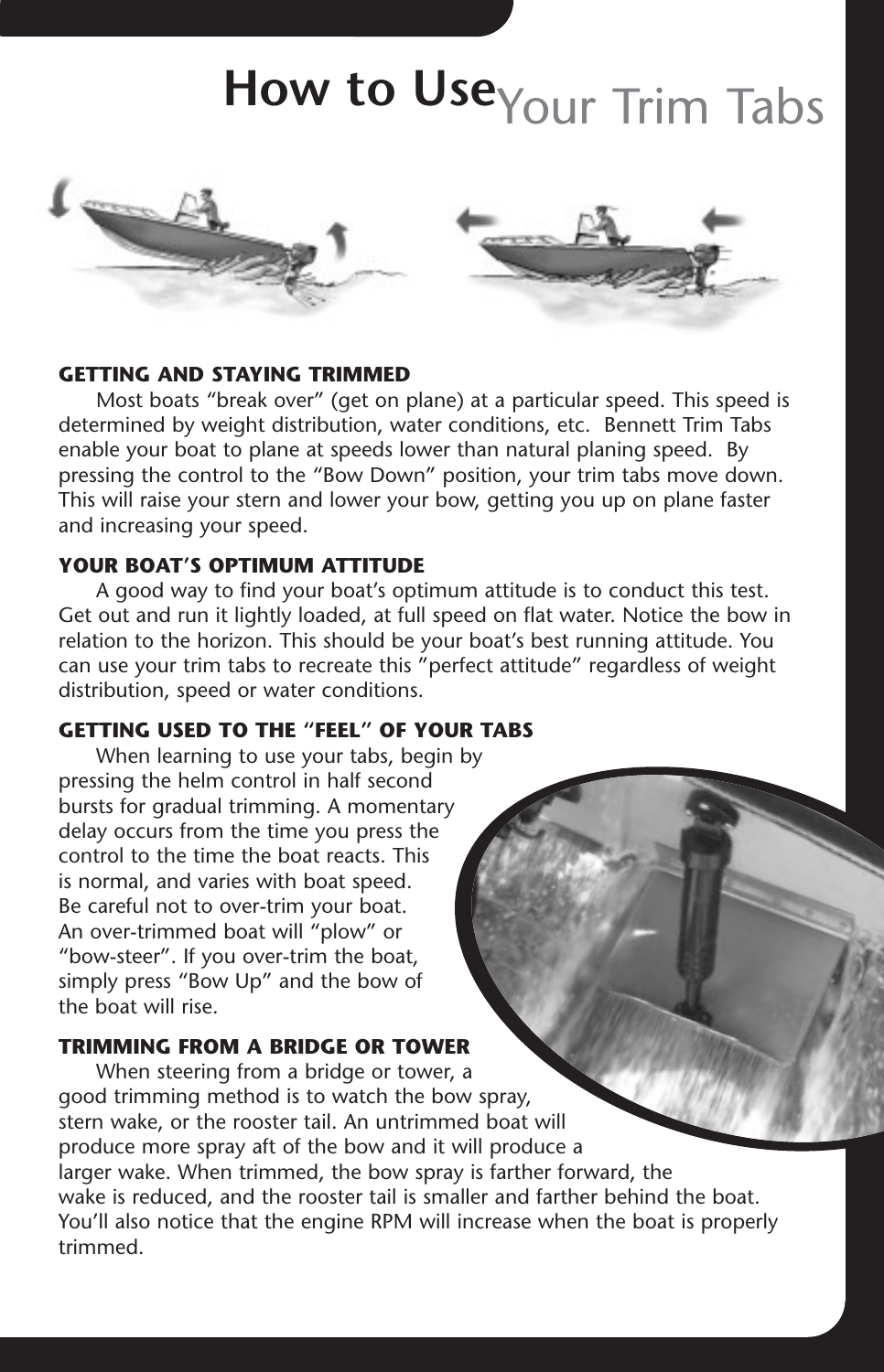# How to Use<sub>Your</sub> Trim Tabs (continued)

### **RUNNING IN ROUGH WATER**

When running in a chop or heavier seas, press "Bow Down". This will bring the "V" of the hull in contact with the waves rather than having the waves pound the hull and your passengers. In a following sea or when running an inlet, the trim tabs should be fully retracted for maximum rudder response.

### **CORRECTING FOR A LIST**

Bennett Trim Tabs are operated individually so that you can correct for listing. Your control is designed so that you can use it "intuitively". Do not think about what the trim tabs are doing, just concentrate on the bow. If the port bow is high, push the port-side "Bow Down" direction.

If the starboard bow is high, push the starboard side "Bow Down" direction until the boat is level.

**TRIM TABS WITH POWER TRIM –** GETTING OPTIMUM SPEED AND POWER Using your trim tabs in conjunction with your power trim will give you increased speed and power.

- **1.** Adjust the trim tabs to achieve a planning attitude.
- **2.** Use the power trim to position the prop path parallel to the water flow.
- **3.** If necessary, re-adjust the trim tabs to "fine tune" your tabs. In other words, use your trim tabs to trim the boat and your power trim to trim your prop.



### **CORRECTING FOR PORPOISING**

Porpoising is a condition more common in faster, performance boats. As speed increases, the bow repeatedly rises out of the water until gravity overcomes lift and the bow bounces down. Press "Bow Down" in half second bursts. As the trim tabs deflect, the porpoising subsides and your speed should remain the same or increase. Only a slight amount of trim tab deflection should be necessary.

# **SAFETY PRECAUTIONS**

- Do not overtrim, particularly at high speeds as the bow will dig in and wave action may cause the boat to veer.
- While underway, do not move one trim tab significantly farther down than the other as undesirable listing could occur.
- Use your trim tab helm control with caution.
- For best maneuverability, trim tabs should be fully retracted in a following sea, or when running an inlet.
- Improper use of trim tabs can cause an accident or injury.

Bennett Trim Tabs have a significant effect on the operation and versatility of your boat. No one knows your boat better than you, the best learning method is to spend time getting familiar with your boat's reaction to the trim tabs. As your experience with Bennett Trim Tabs increases, so will your enjoyment. Always operate your boat with safety first in mind.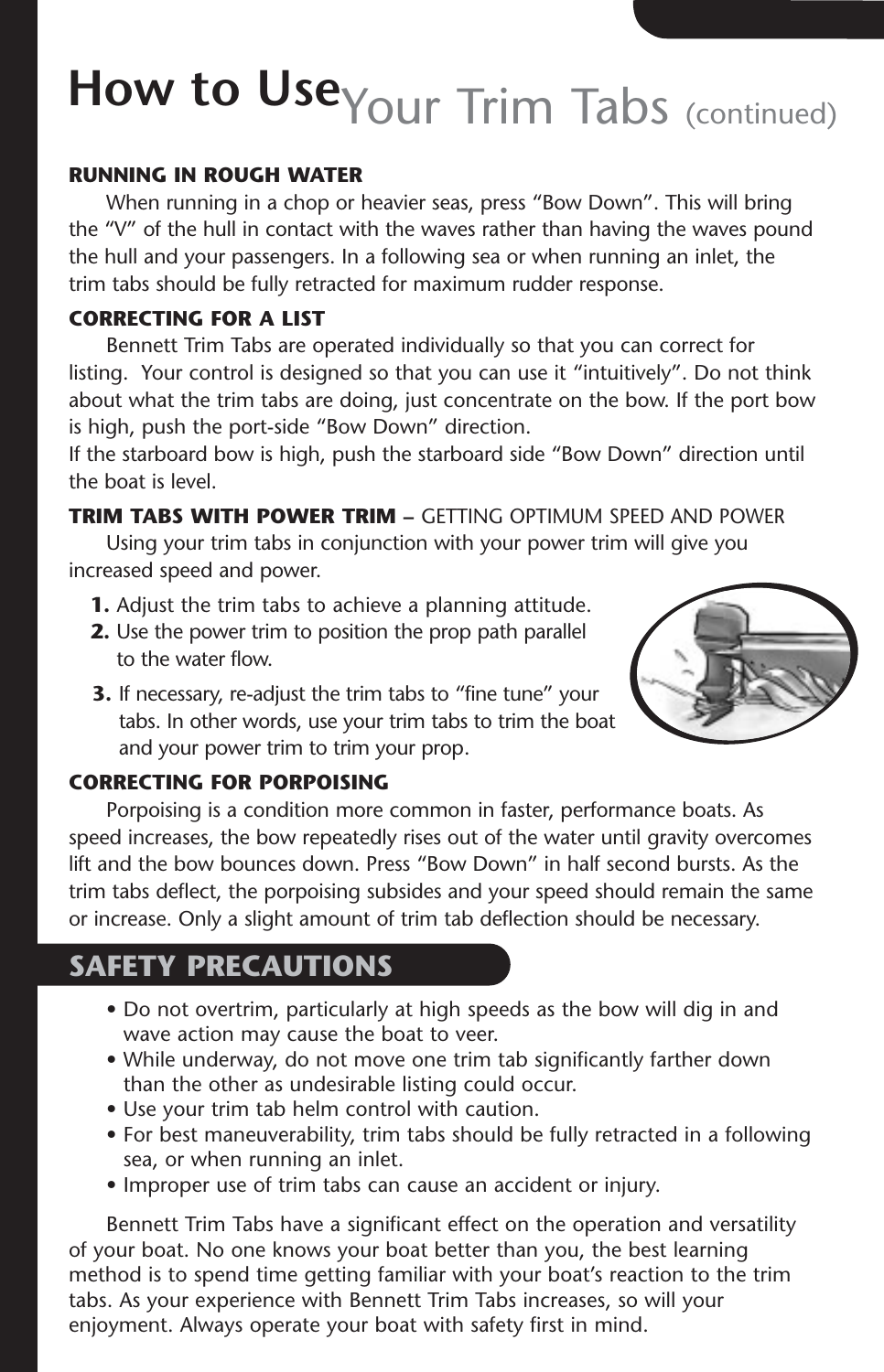# **System** Specifications



| Diagram #                 | Description                                       | Part#            |
|---------------------------|---------------------------------------------------|------------------|
| 1                         | Fluid reservoir                                   | VP1139           |
| $\overline{2}$            | #10 x 1" screw                                    | H1180            |
| $\overline{\overline{3}}$ | Filler stack                                      |                  |
| $\overline{4}$            | Filler plug                                       | <b>VP1140</b>    |
| $\overline{5}$            | Mounting bracket for HPU                          | H1179            |
| 6                         | Lexan cover                                       | <b>VP1138</b>    |
| $\overline{7}$            | Type 25 thread cutting screw                      | VP1154           |
| $\overline{8}$            | Motor strap                                       | <b>VP1142</b>    |
| $\overline{9}$            | Solenoid valve                                    | $VPI135-R$ (red) |
|                           |                                                   | VP1135-G (green) |
| 10                        | Faceplate for HPU                                 | <b>VP1144</b>    |
| $\overline{11}$           | 1/8" Pipe to 1/4" tube connector                  | <b>VP1146</b>    |
| 12                        | Hex retainer                                      | VP1141           |
| 13                        | Nut with ferrule                                  | T1127            |
| 14                        | Hydraulic tubing (20' unless otherwise specified) | T112520          |
| 15                        | Tube bending clip                                 | H1173            |
| 16                        | Female elbow                                      | H1172            |
| 17                        | Pipe nipple (3" unless otherwise specified)       | H11713           |
| 18                        | <b>Upper hinge</b>                                | A1103            |
| 19                        | #14 x 1-1/2" screw                                | H1174            |
| 20                        | Cylinder body                                     | A1105            |
| 21                        | Piston with o-ring                                | A1109            |
| 22                        | Lower hinge pin                                   | A1115            |
| 23                        | Lower hinge                                       | A1113            |
| 25                        | Backing plate                                     | varies with size |
| 27                        | Hinge plate                                       | varies with size |
| 28                        | #10 x 1-1/4" screw                                | EH1071           |
| 29                        | Trim tab only                                     | varies with size |
| $\overline{30}$           | $1/4$ - 20 x $3/4''$ machine screw                | H1175            |
| 31                        | Wire harness (22' unless otherwise specified)     | WH1000           |
| $\overline{32}$           | Quick-disconnect plug                             | VP1143           |
| 33                        | Nylon hanger                                      | H1177            |
| 34                        | Single lever control                              | VC1000           |
| 35                        | 20 amp fuse (12 volt system)                      | H1176            |
| 36                        | Fuse holder                                       | H1178            |
| 37                        | Racing type control                               | RT1000           |
| 38                        | Rocker switch control                             | RS1000           |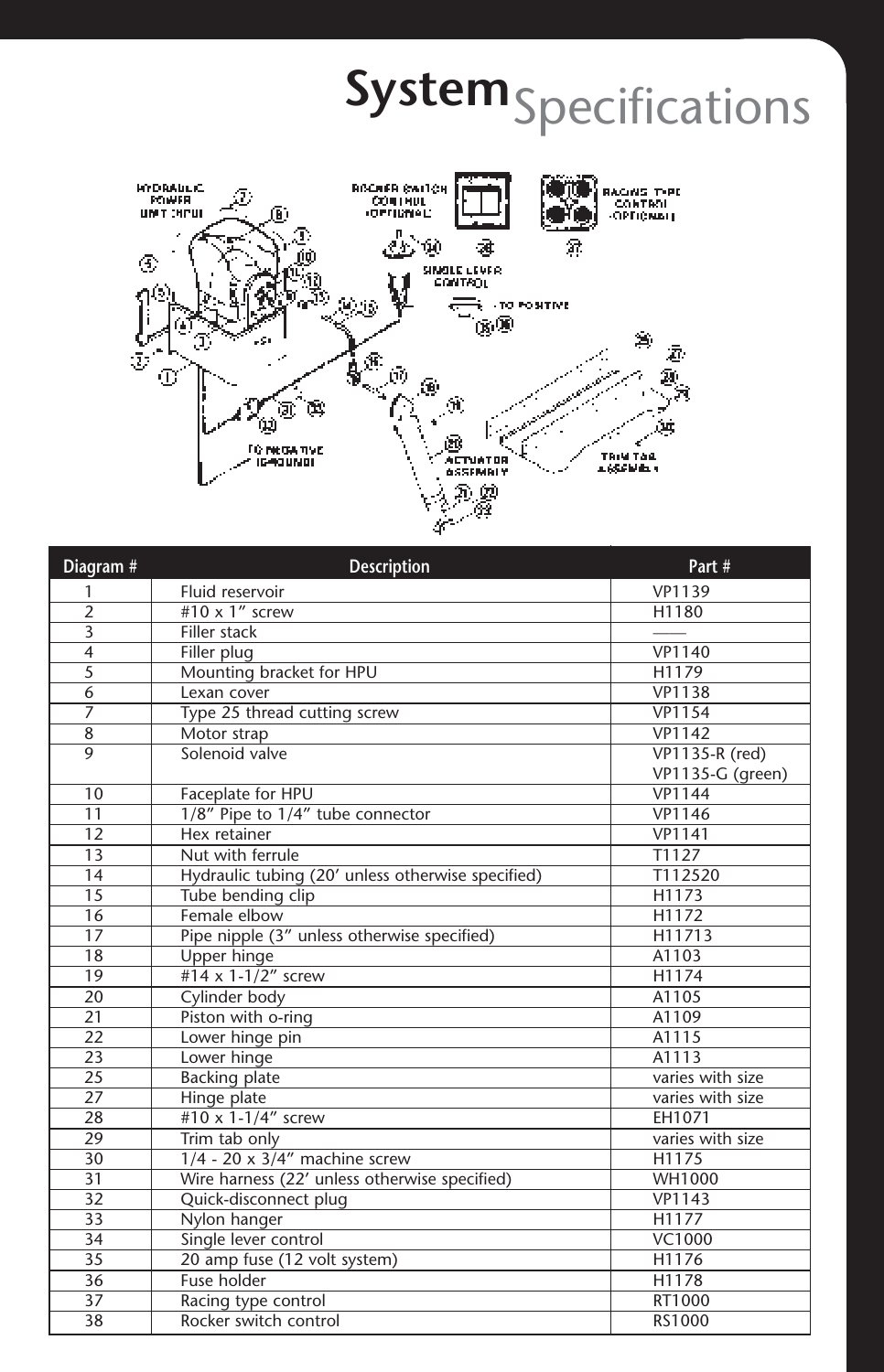# **System** Specifications (continued)

# **SYSTEM COMPONENT SPECIFICATIONS**

| <b>Trim Tabs:</b>                  | Stainless steel                                                                                                                                                                                                                                                                                                                                                                                                                                                                                                                                   |                                                                                                                      |  |
|------------------------------------|---------------------------------------------------------------------------------------------------------------------------------------------------------------------------------------------------------------------------------------------------------------------------------------------------------------------------------------------------------------------------------------------------------------------------------------------------------------------------------------------------------------------------------------------------|----------------------------------------------------------------------------------------------------------------------|--|
| <b>Actuators:</b>                  | Upper hinge material (Part #A1103) made of flexible<br>nylon. Remainder of actuator made of high impact<br>fiberglass-filled nylon.                                                                                                                                                                                                                                                                                                                                                                                                               |                                                                                                                      |  |
| <b>Hydraulic Power Unit (HPU):</b> | HPU draws approximately 18 amps (broken-in) and<br>operates on 12 volts DC (except 24 & 32 volt HPU's).<br>Approximately 22 ounces of ANY TYPE AUTOMATIC<br>TRANSMISSION FLUID (ATF) is required to fill reservoir to<br>proper level for single actuator installations. With trim<br>tabs fully retracted, proper fluid level is about 2" from<br>bottom of reservoir.<br>The HPU forces both trim tabs full-up to full-down in 9-10<br>seconds, individually in 4-5 seconds. (Trim tab travel on<br>dual actuator systems takes twice as long). |                                                                                                                      |  |
| <b>Helm Control:</b>               | Controls on 12 volt systems use 20 amp in-line fuse<br>(24V & 32V use proportionally smaller).                                                                                                                                                                                                                                                                                                                                                                                                                                                    |                                                                                                                      |  |
| <b>Hydraulic Tubing:</b>           | Tubing has 1/4" outside diameter and 1800 lb. maximum<br>pressure.                                                                                                                                                                                                                                                                                                                                                                                                                                                                                |                                                                                                                      |  |
| <b>Wire Harness:</b>               | Wire colors and their functions:<br>Red<br>Green<br>Blue<br>Yellow<br><b>Black on HPU</b><br>Orange on helm control                                                                                                                                                                                                                                                                                                                                                                                                                               | Port valve<br>Starboard valve<br>Motor forward (pump pressure)<br>Motor reverse (pump retract)<br>Ground<br>Positive |  |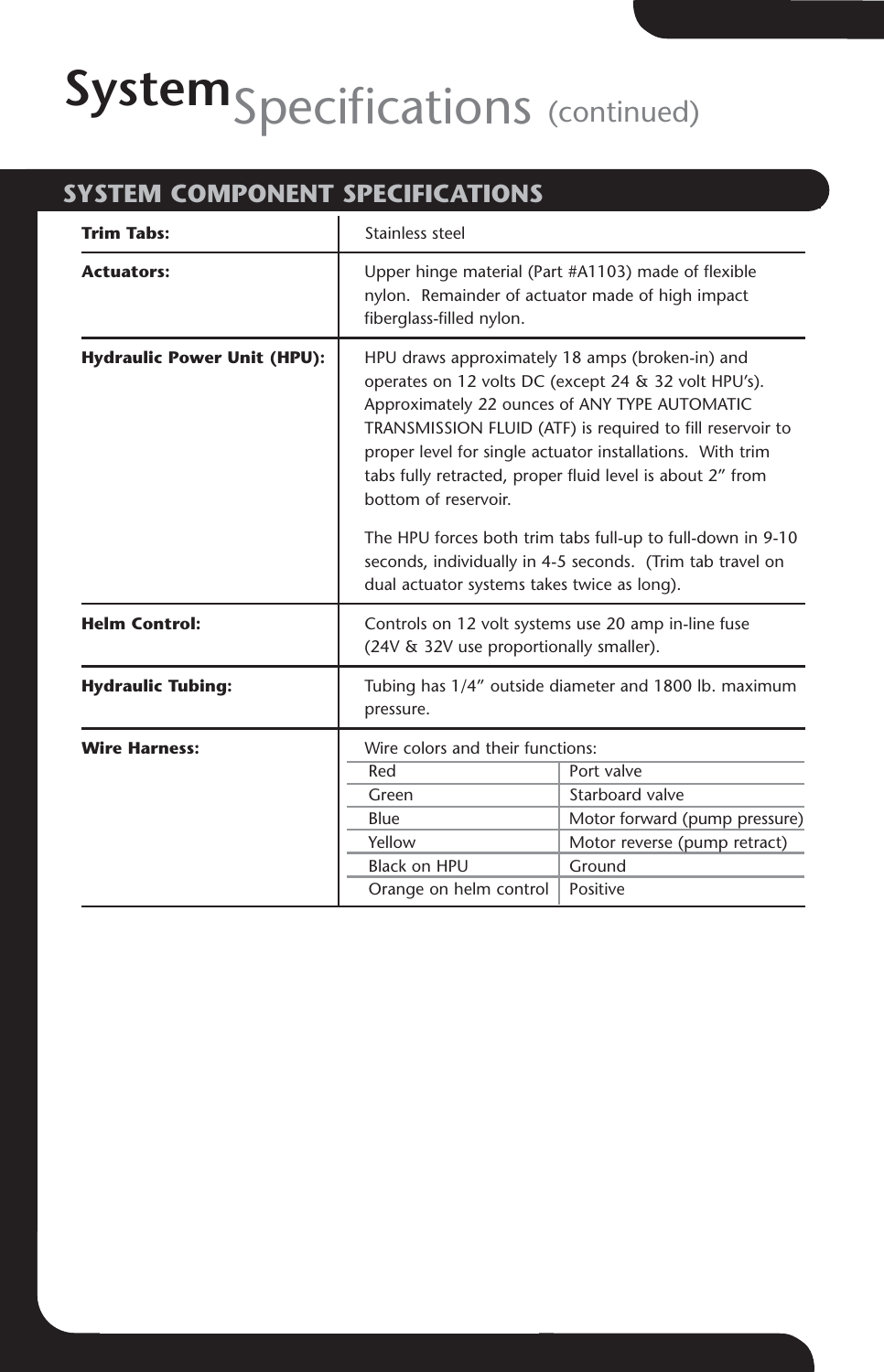# **System**<sub>Information</sub>

Bennett Trim Tabs are built to rigid quality standards. However, the marine environment is harsh. So, in the unlikely event a malfunction occurs, here is some helpful information:

- **1.** If trim tabs do nothing . . . no movement . . . no sound from HPU:
	- Inspect for blown 20 amp in-line fuse in helm control's orange wire.
	- Inspect for disconnected or corroded connections on HPU ground wire, orange positive wire from helm control, and quick-disconnect plug.
- **2.** If HPU runs but trim tabs do not move:
	- Inspect for disconnected or corroded red and green wire connections at helm control and quick-disconnect plug.
	- The following test can be used to help isolate malfunction. Remove wires from helm control and touch together as follows:

| <b>Operation</b>                | <b>Reaction</b>         |
|---------------------------------|-------------------------|
| Orange $(+)$ , blue, red        | Port trim tab down      |
| Orange $(+)$ , blue, green      | Starboard trim tab down |
| Orange $(+)$ , blue, red, green | Both trim tabs down     |
| Orange $(+)$ , yellow, red      | Port trim tab up        |
| Orange $(+)$ , yellow, green    | Starboard trim tab up   |
| Orange (+), yellow, red, green  | Both trim tabs up       |

If trim tabs function in each of the above combinations, check helm control. If during this test trim tabs continue to malfunction, inspect HPU.

- **3.** If one trim tab operates and the other one does not:
	- Inspect for disconnected or corroded red or green valve wire connections at helm control and quick-disconnect plug. (Red wire operates port trim tab; green wire operates starboard trim tab).
	- Reverse hydraulic lines at front of HPU to determine if malfunction is in HPU or actuator / hydraulic connections. If after reversing lines, symptom shifts to other trim tab, malfunction may exist in HPU. If symptom remains on the same side, malfunction may exist with the actuator/hydraulic connections.
- **4.** If trim tabs go down but will not retract:
	- Inspect for low voltage of the battery. Check battery for voltage while HPU (or another accessory) is running. If voltage is less than 10 volts, valves may not open.
	- Inspect for disconnected or corroded connections on helm control, and quick-disconnect plug.

This general information is not intended to be complete. Please feel free to call Bennett Marine to assist in solving situations not clarified or addressed above. Bennett Marine customer service is available to help Monday through Friday, 8am to 5pm Eastern time. (954) 427-1400.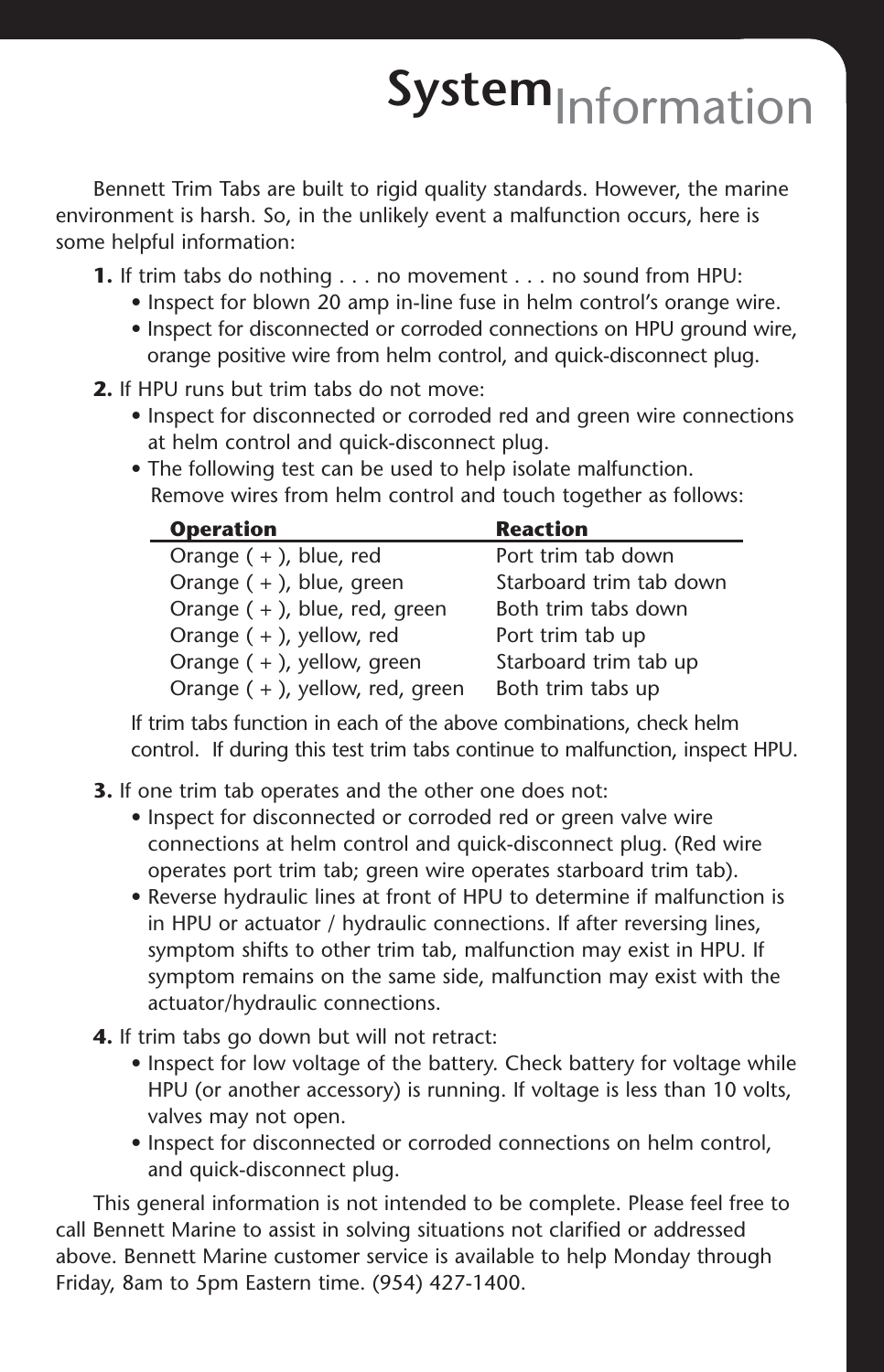# **System**Information (continued)

## **MAINTENANCE**

- Periodically, check fluid level in HPU. With trim tabs completely retracted, fluid level should be about 2" from bottom of reservoir (approximately 22 ounces). To refill, remove lexan cover and filler plug located at the front left hand corner of the reservoir. FILL WITH ANY TYPE AUTOMATIC TRANSMISSION FLUID (ATF) ONLY. Brands or types of ATF can be mixed. Running HPU with an excess or lack of fluid will not cause damage.
- Periodically, check for clean electrical connections on back of control, HPU ground wire, and quick-disconnect plug.
- Cold temperatures do not affect the trim tab system. No winterization is necessary.
- (SALTWATER ONLY) To deter electrolysis, a zinc anode should be attached to the top of each trim tab. Zinc must make direct contact with stainless steel. Do not paint zinc. Do not ground trim tabs to other underwater appendages.
- Paint trim tabs to discourage marine growth.
	- **1.** Clean surface of all grease, oil, dirt.
	- **2.** Apply two coats of epoxy metal primer.
	- **3.** Apply two coats of anti-fouling paint.
		- Actuator, including the piston, may be painted.
- Unpainted trim tabs may acquire an orange discoloration. THIS OXIDATION OF SURFACE CARBON MOLECULES IS NORMAL. The integrity of the stainless steel is not affected. Orange coating can be cleaned off, but may eventually return. **Note:** This discoloration should not be confused with the pitting and corrosion of electrolysis.

# **SAFETY INFORMATION**

- Take immediate action to correct any malfunction or failure of your trim tabs.
- Occasionally, check for loose or corroded wiring connections.
- Stepping on the trim tab may cause damage to the unit, or injury.
- Make sure the HPU is mounted in a dry location to avoid drenching and consequent failure.
- Leaving the actuator extended when boat is not in use will not cause seal damage.
- Occasionally, inspect HPU fluid level.
- REFER TO SAFETY PRECAUTIONS ON PAGE 4.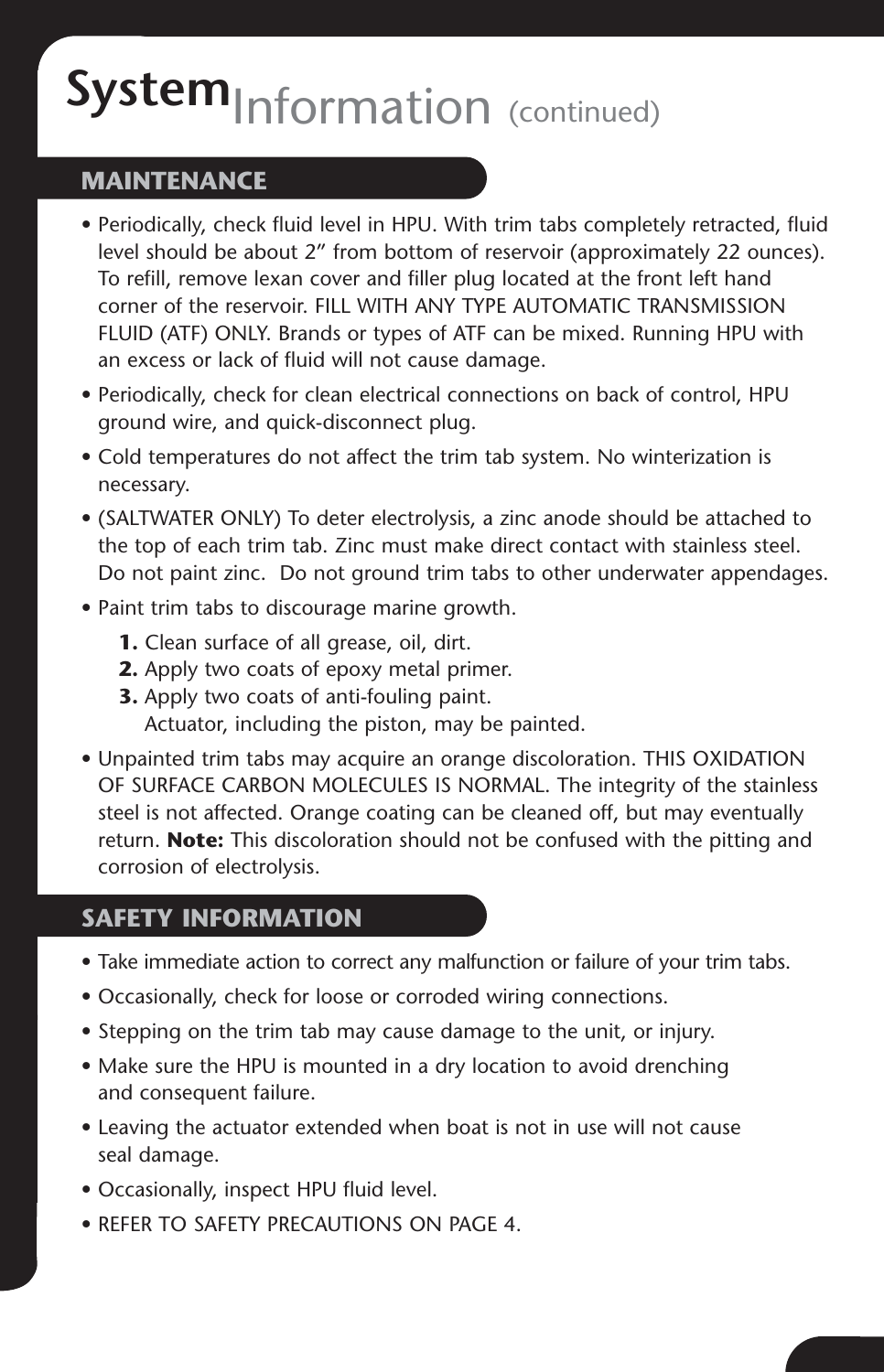# **Other<sub>Bennett</sub> Products**

### **Trimdicators**: ®

Trimdicators display accurate trim tab position in degrees and percent deflction with clear, crisp LCD and LED read-outs. Compatible with other Bennett electronics, the retrofit kit easily adapts to new or existing systems. Helm displays, measuring 2"x4 3/8", are available in surface or flush mount.



## **Auto Tab Control (ATC):**

Automatic Trim Tabs! The ATC Retrofit kit monitors and maintains your boat's most efficient attitude by automatically operating the trim tabs – maximizing trim tab efficiency and increasing your boating safety. Compatible with other Bennett electronics.



#### **Boat Position Indicator**:

With a series of attractive screens, the Boat Position Indicator electronically displays the attitude of your boat as it moves through the water. Its LCD screen graphically displays your boat's reaction to corrections of the Auto Tab Control system. Compatible with other Bennett electronics.

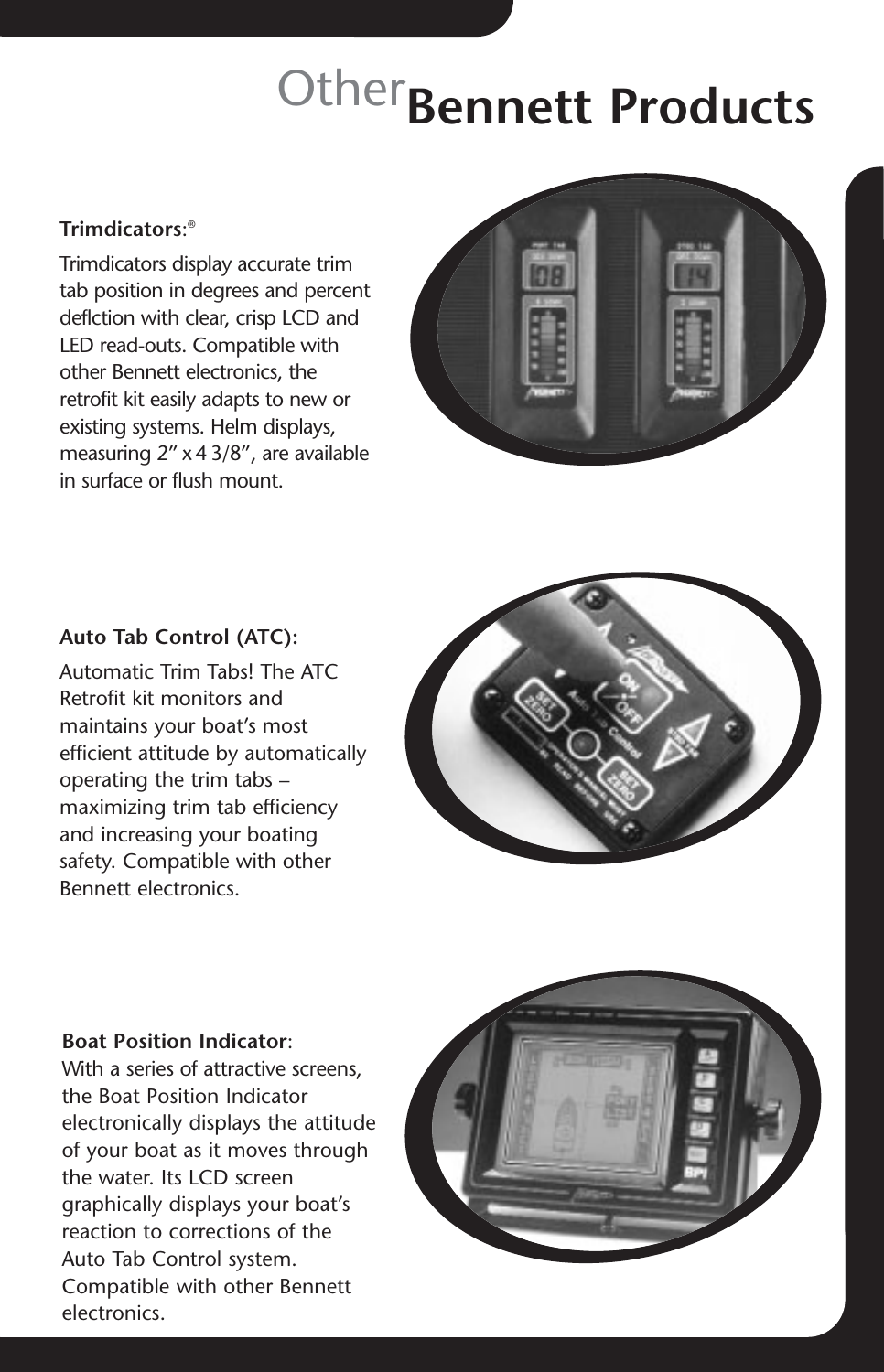# Other**Bennett Products** (continued)



## **External Line Connection Actuator** :

The External Line Connection Actuator is used in cases of total inaccessibility inside the transom. Unlike the standard actuator, the external line hydraulics enter the transom by means of external tubing above the waterline. Recommended only when necessary. No additional charge.



# **Hatch Lifter:**

The Hatch Lifter system raises hatches at the press of a switch – up to 250 lbs. Operation is smooth and quiet. For space and cost efficiency, the system shares the same Hydraulic Power Unit as the trim tabs. The Hatch Lifter cylinder features a stainless steel shaft with an anodized aluminum housing. Various kits are available with cylinders in 12", 18" and 24" strokes. Also available independent of trim tabs.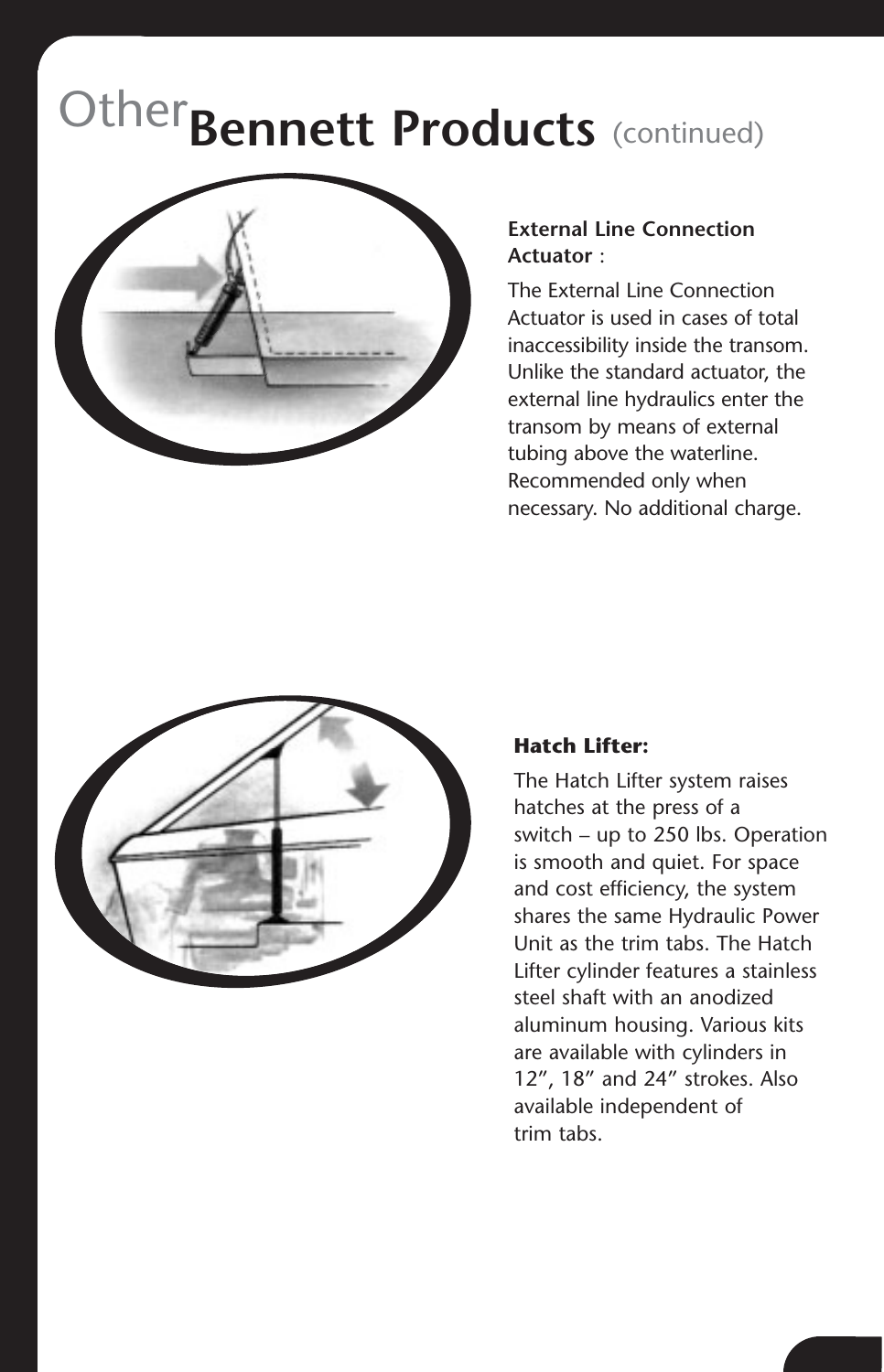# Other**Bennett Products** (continued)

### **Rocker Switch Control** :

This attractive control provides a positive "click" when the trim tabs are engaged. Measures 2 3/4" square.



### **Auto Tab Retractor (ATR):**

The ATR automatically retracts trim tabs when boat's ignition key is turned to the "off" position. Retraction prevents trim tab damage for trailered or dry stored boats. Available in 12, 24, and 32 volts.



**Sport Tabs:** Sport Tabs are gloss black, heavy duty stainless steel trim tabs designed for faster, higher performance boats.